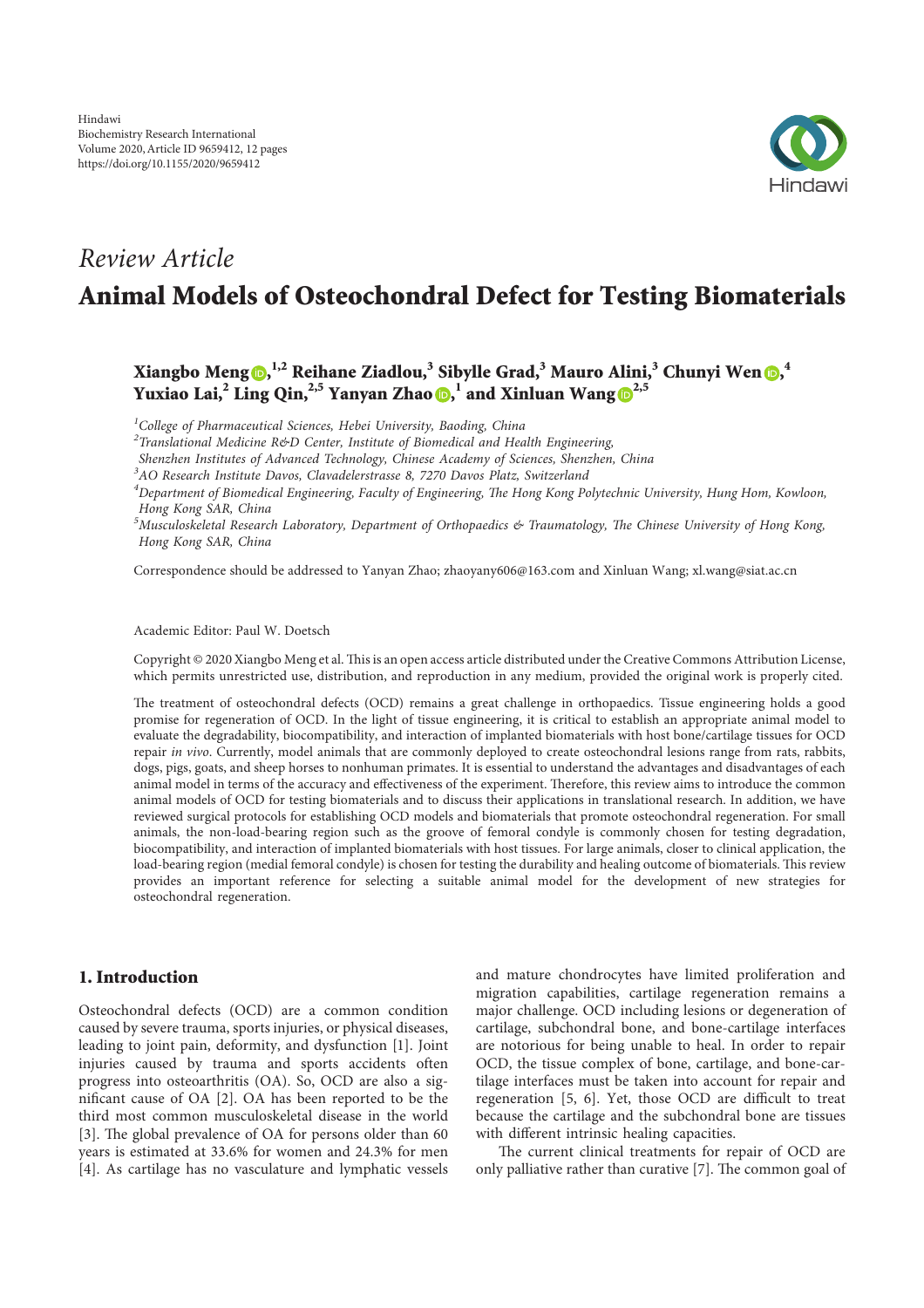successful treatments is to relieve pain, repair damaged tissue, and improve joint function [8]. Current methods for treatment of cartilage lesions mainly include medical treatments (nonsteroid anti-inflammatory drugs (NSAIDs), pain killers, and hormones, etc.) and surgical treatment (arthroscopic lavage and debridement, cell-based therapy, and tissue-based therapy) [9]. Unfortunately, the medical treatments only relieve pain, rather than restoring the structural integrity of the articular cartilage [10], and the surgical treatments cannot restore neo-tissue close to normal cartilage [9]. Therefore, the treatment effect is not ideal, and the development of new treatment strategies is an urgent need. However, any new treatment strategy must be tested in animals to ensure its safety, feasibility, and effectiveness before clinical testing. It is very important to simulate human symptoms using appropriate animal models before clinical trials. At the same time, animal models are effective for developing OCD repair methods. Therefore, it is crucial to establish a suitable animal model for evaluating the effectiveness and safety of new treatment strategies.

In this review, we summarize the benefits and limitations of each species for reproducing specific defects, analyze and compare the similarities between animal models and human clinical conditions, and emphasize the factors that need to be considered when selecting animals.

## 2. Selection Criteria and Critical Size

2.1. General Selection Criteria. The ideal animal model should be as close to the clinical setting as possible, have biological similarity, and be a suitable model for cartilage physiology [11, 12]. A range of factors must be considered to select an applicable animal model for OCD regeneration. Before selecting an ideal animal model, it is crucial to decide whether a small or large animal model would be suitable for a particular OCD regeneration. The small animal models for OCD regeneration include rats and rabbits [13], while large animal models for OCD repair include dogs, pigs, sheep, goats, and horses [14]. Every animal has its advantages and limitations. When assessing the clinical potential of new strategies, the animal model that most closely represents human anatomy and physiology should be selected [15]. In addition, when investigating articular osteochondral repair *in vivo*, the factors to be considered include joint size, cartilage thickness, defect depth and diameter, skeletal maturity age, joint load distribution, and affordability and convenience of animal handling (Table 1) [16–18].

2.2. Critical Size of OCD. The critical size defect is defined as the smallest defect size (in diameter) the animal cannot selfrepair without intervention [19]. In animal experiments, the understanding of critical-sized defects is crucial for reducing costs and animal suffering, at the same time still providing reliable data on the research results. So, the critical size of the defect should be considered to select the appropriate animal model for OCD repair. Katagiri et al. found that, in the rat knee, OCD with a diameter of 1.4 mm and a depth of 1.0 mm could not spontaneously recover the osteochondral unit,

thus defining the critical size of rat knee osteochondral injury [20], whereby the mean animal weight is about 0.3 kg. The critical-sized defect of the rabbit knee has been defined as  $3 \text{ mm}$ , which can prevent spontaneous healing  $[21]$ . This dimension has, however, been questioned due to reported spontaneous healing [11]. Larger defects with diameters of 4 mm to 5 mm may be more appropriate [22, 23]. For the canine model with a mean weight of about 30 kg, the critical size of the OCD has been considered to be 4 mm [19, 24]. Gotterbarm et al. considered that OCD of 6.3 mm should be defined as the critical-sized defect in the porcine model with a mean weight of about 38 kg [25]. The critical-sized defect in sheep models has been considered to be 7 mm, while its average weight is about 70 kg [11]. In the goat model, 6 mm OCD proved to be unable to heal spontaneously and has been defined as a critical dimension defect, while the average weight is about  $48 \text{ kg}$  [26, 27]. The critical-sized defects in the equine femoral trochlear and condyle models are considered to be around 9 mm [28, 29]. In addition, Salonius et al. [30] reported 4 mm in diameter as critical osteochondral lesion size in the equine carpal joint model. The horse is the largest animal model for articular cartilage regeneration with an average weight of 400 kg.

#### 3. Small Animal Models

Small animal models are crucial in "proof-of-concept" studies, especially for testing biosafety. In these studies, concepts are validated and *in vitro* results are first translated *in vivo*. Small animals are inexpensive, easy to handle and feed, and often used to investigate the pathophysiology and pathogenesis of the disease [31]. However, the limitations of small animal models for OCD regeneration consist in the small size of the knee joint and the thin cartilage thickness [32, 33]. It is therefore difficult to design surgical OCD models suitable for comparison with human conditions.

3.1. Rats. The rat models used for OCD regeneration have several advantages, as rats are inexpensive, easy to handle and house, and clinically more relevant than mice. The skeletal maturity of rats is approximately 7 months [34]. Rats aged between 9 and 12 weeks have been used to evaluate the degradation rate and safety profile of biomaterials, whereby the experimental period of implants generally lasts 8–12 weeks (Table 2). The critical size of rat OCD was defined as 1.4 mm [20]. The cartilage thickness of the medial femoral condyle in rat is around 0.1 mm [11]. Most commonly, OCD of 2.0 mm diameter and 2.0 mm depth on the trochlear groove of the femur have been used for the assessment of biomaterial strategies. However, their small joint size and thin cartilage remain the main limitations for testing of biomaterials in the rat OCD model [20]. Therefore, the rat model seems to be applicable for preliminary *in vivo* evaluation but not for preclinical studies.

*3.1.1. Experimental Protocol of Animal Surgeries.* In typical procedures, animals were anaesthetized and shaved and the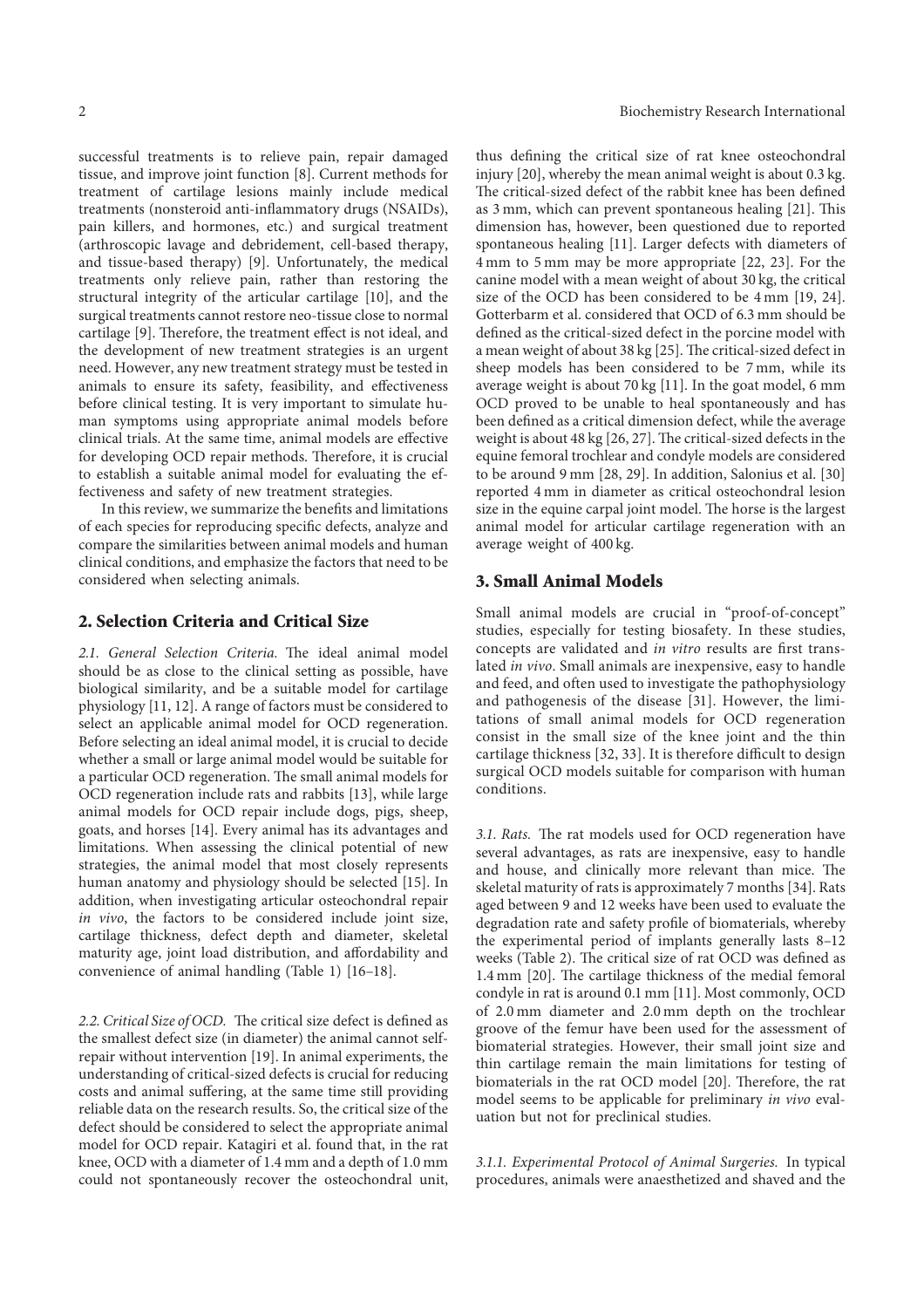| Species | Age of skeletal maturity | Cartilage thickness  | Cartilage volume         | Critical-sized defect                 | Common defect depth |
|---------|--------------------------|----------------------|--------------------------|---------------------------------------|---------------------|
| Rat     | 7 months                 | $0.1 \,\mathrm{mm}$  | $2.17 \text{ mm}^3$      | $1.4 \,\mathrm{mm}$                   | $1.0 - 2.0$ mm      |
| Rabbit  | 9 months                 | $0.3 \,\mathrm{mm}$  | $53 \text{ mm}^3$        | $3.0 \,\mathrm{mm}$                   | $3.0 - 5.0$ mm      |
| $\log$  | $12-24$ months           | $0.95$ mm            | $82.39 \text{ mm}^3$     | $4.0 \,\mathrm{mm}$                   | $10-12$ mm          |
| Pig     | 18 months                | $1.5 \,\mathrm{mm}$  | $107.47 \text{ mm}^3$    | $6.3 \text{ mm}$                      | $8-10$ mm           |
| Sheep   | $2-3$ years              | $0.45$ mm            | $359.54 \text{ mm}^3$    | $7.0 \,\mathrm{mm}$                   | $6 - 13$ mm         |
| Goat    | $2-3$ years              | $1.1 \,\mathrm{mm}$  | $251.65 \text{ mm}^3$    | $6.0 \,\mathrm{mm}$                   | $6-12$ mm           |
| Horse   | 2-4 years                | $1.75 \,\mathrm{mm}$ | $334.73$ mm <sup>3</sup> | $4.0 \,\mathrm{mm}/9.0 \,\mathrm{mm}$ | $10 \,\mathrm{mm}$  |
| Monkey  | 10 years $[16]$          | $0.5 - 0.7$ mm [17]  |                          |                                       | $2-4$ mm            |
| Human   | $18-22$ years            | $2.35 \,\mathrm{mm}$ | $552.25 \text{ mm}^3$    |                                       |                     |

TABLE 1: Comparison of age, cartilage, and defect size in different species.

Table 2: Examples of studies using rat osteochondral defect models.

| Authors                  | Age                | Defect size<br>$(diameter \times depth)$ | Location                              | Endpoint      | Material tested                     |
|--------------------------|--------------------|------------------------------------------|---------------------------------------|---------------|-------------------------------------|
| Lee and Im [35]          | 12 weeks           | $2 \text{ mm} \times 2 \text{ mm}$       | The trochlear groove of the<br>femur  | 8 weeks       | SOX trio-co-transduced ASCs         |
| Muttigi et al. [36]      | 12 weeks           | $2 \text{ mm} \times 2 \text{ mm}$       | The center of the groove              | 12 weeks      | Matrilin-3/mesenchymal<br>stem cell |
| Mahmoud et al.<br>$[37]$ | 10 weeks           | $2 \text{ mm} \times 2 \text{ mm}$       | The patellar groove of the<br>femur   | 4, 12 weeks   | Muse cells                          |
| Dahlin et al. [38]       | $10 - 12$<br>weeks | $2 \text{ mm} \times 2 \text{ mm}$       | The center of the trochlear<br>groove | 4, 8 weeks    | PCL scaffold/MSC                    |
| Li et al. [39]           | 12 weeks           | $1.5$ mm $\times$ 2 mm                   | The trochlear groove                  | $6, 12$ weeks | PLGA/HA-MSC                         |

knee was disinfected. A medial temporal medial longitudinal incision was made to expose the synovium of the knee joint, and then the trochlear groove was further exposed after the lateral patellar luxation. The defect (1.5–2 mm diameter and 2 mm depth) was drilled in the center of the trochlear groove. The biomaterials were implanted, after irrigating the joint with sterile isotonic saline. Lastly, the patella was relocated and the wound sutured in layers [40].

*3.1.2. Applications of Rat OCD Model for Testing of Osteochondral Repair Materials.* Using a 12-week-old rat model, Lee and Im [35] found that SOX trio-co-transduced adipose tissue derived stem cells (ASCs) in fibrin gel promoted the OCD (2 mm diameter and 2 mm depth) regeneration and attenuated the progression of OA caused by surgery. Muttigi et al. [36] created an OCD of 2 mm diameter and 2 mm depth in the patellar groove of the femur. The model was created to assess the effect of matrilin-3 codelivery with ASCs. They found that matrilin-3 codelivery with ASCs enhanced the formation of cartilage tissue and concluded that matrilin-3 may be an attractive biochemical factor that promotes stem cell repair of articular cartilage. Mahmoud et al. [37] used 10-week-old rat to create an OCD model in the femur patellar groove (2 mm diameter and 2 mm depth) to test the efficacy of multilineage-differentiating stressenduring (Muse) cell transplantation for OCD repair. They found that injection of Muse cells was a promising method to repair an OCD, especially when subchondral bone is covered by fibrous tissue. Dahlin et al. [38] cultured bovine articular chondrocytes with rat mesenchymal stem cells (MSCs) onto electrospun poly(3-caprolactone) (PCL) scaffolds and implanted them into OCD (2 mm diameter and

2 mm depth) in the rat trochlear groove. The results showed cocultures of articular chondrocytes and MSCs have the potential to repair cartilage defects *in vivo*. Li et al. [39] combined poly(lactide-coglycolide)/hydroxyapatite (PLGA/ HA) composite scaffolds with MSCs to successfully repair cartilage defects, while these implants may also be valuable for other clinical applications.

3.2. Rabbit. The rabbit model provides a suitable small animal model for assessing the repair of OCD, as rabbits have larger joints for surgical procedures [41]. The age of skeletal maturity in rabbits is 9 months. Rabbits aged between 3 and 8 months have been used to evaluate the degradation rate and safety of biomaterials, and the experimental period of implants generally lasted 8–24 weeks (Table 3). The cartilage of rabbit is relatively thin, showing an average cartilage thickness of  $0.44 \pm 0.08$  mm for the trochlear groove and  $0.3 \pm 0.07$  mm for the medial femoral condyle [47]. In addition, the subchondral bone of the rabbit trochlea  $(386 \pm 160 \mu m)$  is similar to the human medial femoral condyle  $(213 \pm 116 \,\mu\text{m})$ , and both have a relatively thin bone plate and a more porous and lower density subchondral bone [48]. The relative length of the trochlear groove is greater compared with the human knee joint, which is probably related to the mainly squatting posture of the animal. Besides, the rabbit has faster skeletal change and bone turnover in comparison with other species [49]. Defects have been created in the femoral trochlea [50, 51], the medial femoral condyle [52, 53], and the lateral femoral condyle [54]. OCD of 3.0–5.0 mm diameter and 2.0–5.0 mm depth are often used to evaluate biomaterials in rabbit models.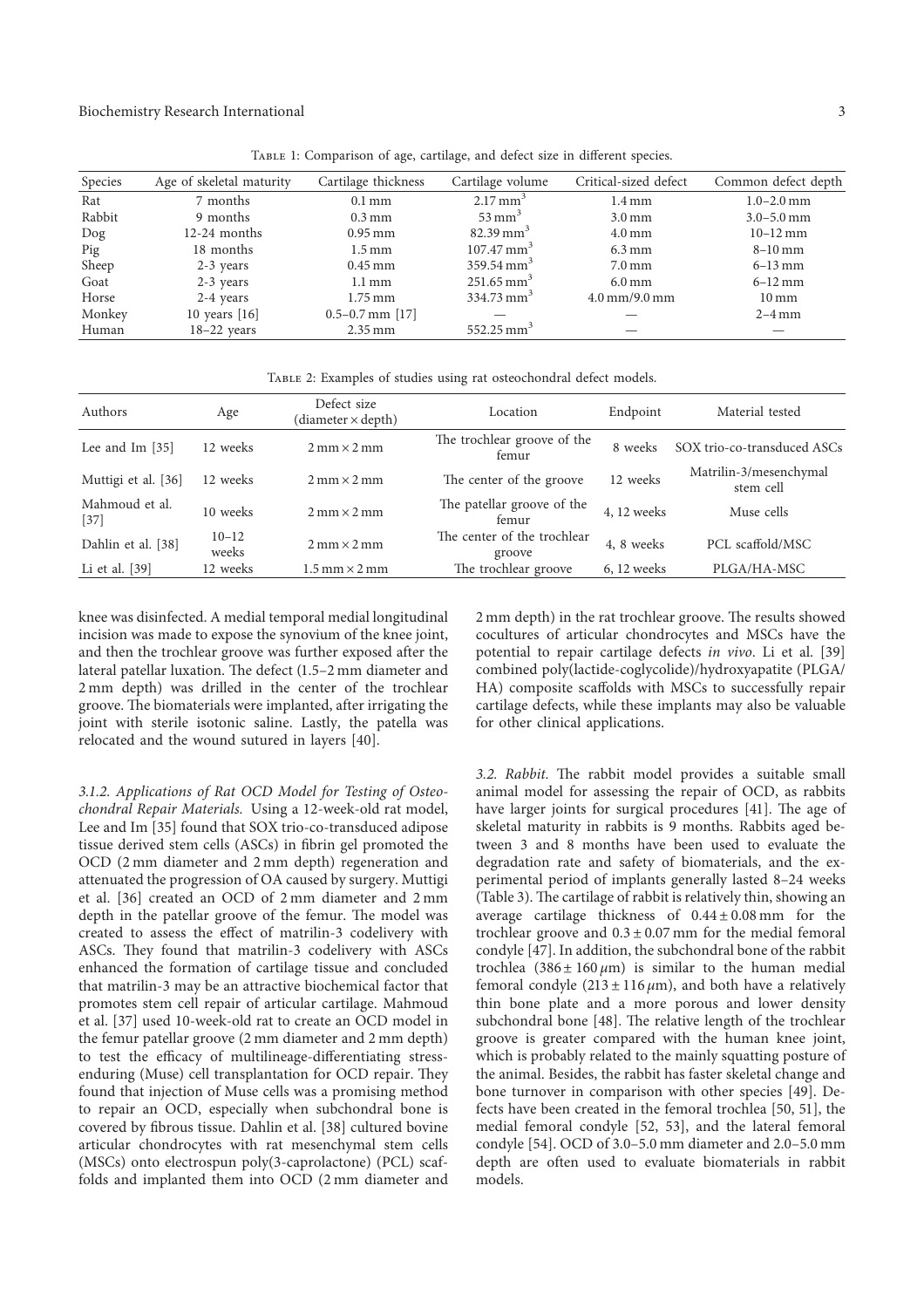| Authors                | Age/<br>weight    | Defect size<br>(diameter × depth)  | Location                       | Endpoint               | Material tested                    |
|------------------------|-------------------|------------------------------------|--------------------------------|------------------------|------------------------------------|
| Liao et al. $[42]$     | $2 - 2.5$ kg      | $4 \text{ mm} \times 3 \text{ mm}$ | The trochlear groove           | 6, 12, and 18<br>weeks | CSMA/PECA/GO hybrid<br>scaffold    |
| Bauer et al.<br>[43]   | 8 months          | $4 \text{ mm} \times 5 \text{ mm}$ | The medial trochlear<br>groove | 4 and 12 weeks         | Hyaluronic acid thioester          |
| Ruan et al. [44]       | 6 months          | $4 \text{ mm} \times 3 \text{ mm}$ | The medial trochlear<br>groove | 4, 8, and 12 weeks     | SF/CS/nHA phase scaffold           |
| Meng et al. [45]       | $4 - 6$<br>months | $4 \text{ mm} \times 2 \text{ mm}$ | The trochlear groove           | 6, 12, and 24<br>weeks | AMP-E7/BM-MSC                      |
| Zhang et al.<br>$[46]$ | $2.5 - 3$ kg      | $4 \text{ mm} \times 4 \text{ mm}$ | The patellar groove            | 6 and 12 weeks         | COL-nanofiber and COL<br>scaffolds |

Table 3: Examples of studies using rabbit osteochondral defect models.

*3.2.1. Experimental Protocol of Animal Surgeries.* In most studies, the creation of an OCD was based on the following protocol. The rabbits were anaesthetized; then, a medial peripatellar incision was made to expose the knee joint. The patella was dislocated laterally, and the articular surface of the distal femur was exposed. A cylindrical OCD was made using an electrical trephine in the trochlear groove (Figure 1). After irrigating the joint with sterile isotonic saline, the biomaterials were implanted. Lastly, the patella was relocated and the wound sutured in layers [50, 51].

*3.2.2. Applications of Rabbit OCD Models for Testing of Osteochondral Repair Materials.* Liao et al. [42] prepared a novel hybrid scaffold composed of methacrylated chondroitin sulfate (CSMA), poly(ethylene glycol) methyl ether-ε-caprolactone-acryloyl chloride (MPEG-PCL-AC, PECA was used as abbreviation for MPEG-PCL-AC), and graphene oxide (GO) and evaluated its application for cartilage regeneration using the rabbit OCD model. Micro-CT and histological observations showed that the CSMA/ PECA/GO scaffold group had better chondrocyte morphology, integration, and continuous subchondral bone and thicker newly formed cartilage. Bauer et al. [43] used a 4 mm diameter and 5 mm depth rabbit OCD model to test hyaluronic acid thioester to promote articular cartilage regeneration. Ruan et al. [44] synthesized a novel biphasic scaffold, which contained a silk-fibroin/chitosan (SF/CS) and an osteoblastic phase (SF/CS/nHA). Bone marrow derived mesenchymal stem cells (BMSCs) showed high cell viability on this scaffold. This scaffold may be an attractive implant that has potential applications in the treatment of OCD. Meng et al. [45] established a functional scaffold named APM-E7 by conjugating a BMSCs affinity peptide (E7) onto the acellular peritoneum matrix (APM). Then, they established a full-thickness OCD model, 4 mm in diameter and 2 mm in height, in 6-month-old rabbits to test the APM-E7 scaffold. The results showed APM-E7 scaffold could support cell attachment. Zhang et al. [46] fabricated a bilayer microporous scaffold with collagen and electrospun poly-L-lactic acid nanofibers (COLnanofiber) and applied it in a rabbit OCD model. The results showed that implantation of COL-nanofiber scaffold with cells induced cartilage and subchondral bone formation.

## 4. Large Animal Models

The large animals, such as goats, sheep, pigs, dogs, and horses, have the advantages of joint size and cartilage thickness and also have the most similar clinical lesions to humans [55]. Although large animals may be closer to human clinical conditions, they require greater logistic, financial, and ethical considerations. When planning *in vivo* studies, a multivariate analysis should be performed for each animal model. Ultimately, the scientific goals are crucial for determining the appropriate animal model [31]. According to available reports, the mean volume of human cartilage defects is around 552.25 mm<sup>3</sup>, and the diameter of human cartilage defects requiring treatment is usually 10 mm or more [56, 57]. However, in common animal models, the cartilage volume and cartilage thickness are smaller than in humans (Table 2) [11, 58].

4.1. Dog. The dog is considered to be a very friendly and loving partner over the world. The social and ethical issues associated with the use of dogs as preclinical and translational animal models are main reasons for their limited use [14]. Dogs are susceptible to cartilage diseases such as exfoliative osteochondritis and osteoarthritis, and dogs lack the ability to repair cartilage defects intrinsically  $[31]$ . Therefore, using this model to study osteoarthritis may be closer to humans. Dogs are also suitable for studies that require specific sports and rehabilitation protocols. Dog's skeleton mature age is about 12 to 24 months. The thickness of the cartilage on the medial condyle of the dog has been reported to be 0.95 mm [11]. Defects have been located in the femoral trochlea [59], the medial femoral condyle [60], and both condyles concurrently and medial tibial plateau [61]. Defect diameters have ranged from 2 to 10 mm, and 4 mm is the most common one (Table 4).

*4.1.1. Experimental Protocol of Animal Surgeries.* Dogs were anaesthetized intravenously. The dog was fixed on the operating table in a supine position and the hair was shaved over the knee joint. The operating field was disinfected, and an incision was created in the skin of the knee joint. The knee flexion was approximately 70°; a defect was created in the femoral trochlea, the medial femoral condyle, or condyles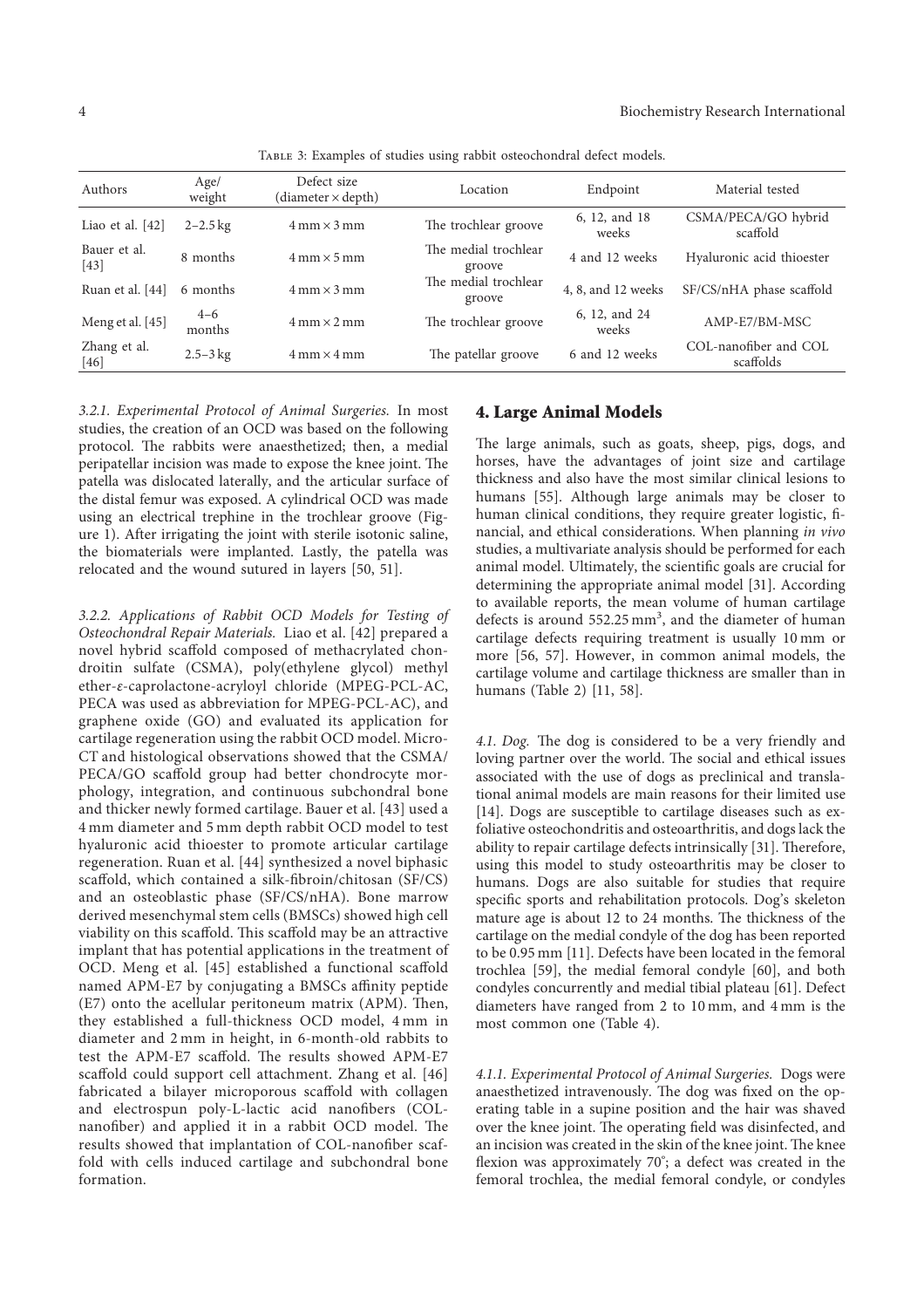

FIGURE 1: The process of the OCD regeneration in rabbits. A: the OCD were generated by electric drill in the femoral patellar groove; B: a 3.2 mm in diameter and 3.0 mm deep OCD was obtained; C: the biomaterial was implanted into the OCD.

| Authors                  | Age              | Defect size<br>(diameter × depth)    | Location                                                         | Endpoint                | Material tested                                       |
|--------------------------|------------------|--------------------------------------|------------------------------------------------------------------|-------------------------|-------------------------------------------------------|
| Ly and Yu<br>[59]        | 12<br>months     | $6 \text{ mm} \times 12 \text{ mm}$  | The right knee joint                                             | 12 and 24<br>weeks      | Nano-β-TCP/Col I/Col II/<br><b>BMSCs</b>              |
| McCarty et al.<br>[60]   |                  | $4.5$ mm $\times$ 10 mm              | The medial femoral condyle                                       | 12 months               | Osteochondral allograft                               |
| Salkeld et al.<br>[61]   | 1.6 years        | $6 \text{ mm} \times 11 \text{ mm}$  | The medial femoral condyle and<br>medial tibial plateau surfaces | 12, 24, and 52<br>weeks | Pyrolytic carbon scaffold and<br>Co-Cr alloy scaffold |
| Yamazoe et al.<br>$[62]$ | $1 - 3$<br>vears | $5 \text{ mm} \times 4.5 \text{ mm}$ | The femoral condyles                                             | 2, 4, and 10<br>weeks   | Atelocollagen gel/MSCs                                |

Table 4: Examples of studies using dog osteochondral defect models.

concurrently and medial tibial plateau. Scaffolds were implanted, and the wound layer was sutured [59].

*4.1.2. Applications of Dog OCD Models for Testing of Osteochondral Repair Materials.* Lv and Yu [59] investigated the articular OCD (6 mm diameter and 12 mm depth) repair using a composite lamellar scaffold of nano-β-tricalcium phosphate  $(\beta$ -TCP)/collagen (col) I and II with BMSCs in the canine knee joint. The composite lamellar scaffold was gradually degraded and absorbed, while new cartilage tissue was formed. Salkeld et al. [61] used a 6 mm diameter and 11 mm deep OCD in the medial femoral condyle of the canine knee to test a pyrolytic carbon implant. They found that the pyrolytic carbon as a hemiarthroplasty implant material was superior to cobalt-chromium (Co-Cr) alloy. In addition, pyrolytic carbon implants reduced wear, degradation, and cellular changes at the surface of the tibial cartilage. Yamazoe et al. [62] proposed that autologous transplantation of an atelocollagen gel containing caninederived mesenchymal stem cells could not promote the repair of canine knee joint but rather the subchondral bone regeneration.

*4.2. Pig.* Pigs are considered to be a suitable animal model for mimicking human diseases and have widely been used in biomedical research [63, 64]. The pig joint size, weight requirements, and cartilage thickness are closer to humans than dogs and smaller animal models. In addition, the bone apposition rate and trabecular thickness of the mini-pig are similar to human bones. However, purchase and maintenance of pigs are very expensive. Pigs generally reach skeletal maturity in around 18 months [14]. Fisher et al. [65] reported a cartilage thickness of 1.5 mm at the medial femoral condyle level in mini-pig. Gotterbarm et al. [25] showed that 6.3 mm diameter OCD did not spontaneously heal in mini-pig, confirming the applicability of this pig breed to articular cartilage research. The large majority of the cartilage regeneration studies in the mini-pig are performed on the joint knee, involving the medial [66] or femoral condyles [67, 68], or femoral trochlea. Generally, 6 mm to 8 mm diameter or larger dimensions OCD are created, and the postoperative follow-up period is usually between 3 and 24 months (Table 5).

*4.2.1. Experimental Protocol of Animal Surgeries.* After animals were anaesthetized, a 5 cm incision was created in the skin to expose the medial condyle. A cylindrical OCD was created in the knee joint. The implant was placed into the defect and taken care of to ensure that the scaffold was flushed with the surface of the surrounding articular cartilage. Lastly, the wound was sutured in layers [66].

*4.2.2. Applications of Pig OCD Models for Testing of Osteochondral Repair Materials.* Several studies on cartilage and cartilage defects have been reported using min-pig. Christensen and coauthors [68] created OCD of 6 mm diameter and 8 mm depth in the medial trochlear to investigate the role of cartilage chips. They found that the cartilage chips promoted the formation of fibrocartilage rather than fibrous tissue. Betsch et al. [66] found that the combination of erythropoietin (EPO) and bone marrow aspirate concentrate (BMAC) could promote osteochondral healing in mini-pig OCD. Jagodzinski et al. [69] found that stem cell concentrates enhanced the attachment of new bone but did not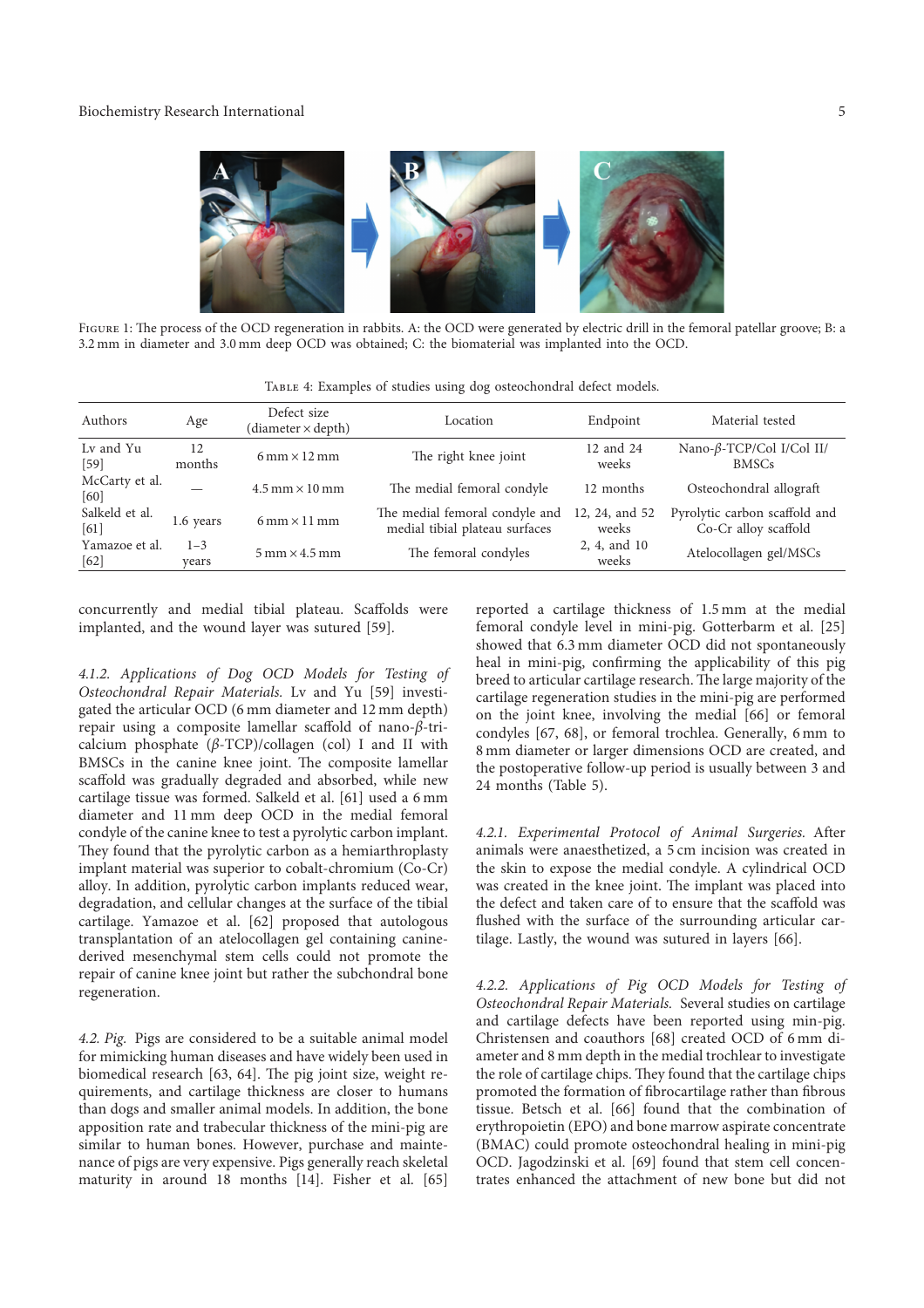| Authors                    | Age                 | Defect size<br>$(diameter \times depth)$ | Location                                          | Endpoint        | Material tested                                                         |
|----------------------------|---------------------|------------------------------------------|---------------------------------------------------|-----------------|-------------------------------------------------------------------------|
| Christensen et al.<br>[68] | 19.8<br>months      | $6 \text{ mm} \times 8 \text{ mm}$       | The medial trochlear and<br>the lateral trochlear | 6, 24<br>months | Autologous dual-tissue<br>transplantation/autologous cartilage<br>chips |
| Betsch et al. [66]         | $18 - 30$<br>months | $6 \text{ mm} \times 10 \text{ mm}$      | The medial femoral<br>condyle                     | 26 weeks        | EPO/BMAC/scaffold                                                       |
| Jagodzinski et al.<br>[69] | 14 months           | $7 \text{ mm} \times 10 \text{ mm}$      | The medial or lateral<br>femoral condyles         | 3 months        | Bone marrow derived cell concentrates                                   |

Table 5: Examples of studies using pig osteochondral defect models.

enhance the mechanical properties and histological appearance of cartilage regenerates in mini-pig OCD models.

*4.3. Sheep.* Sheep is one of the commonly used animal models in orthopaedic research. The anatomy of the knee is similar to humans. However, due to the thinness of the cartilage, most of the defects are located in the subchondral bone, and the skeletal maturation is later, representing certain limitations [11]. Sheep aged between 2 and 3 years have been used to evaluate the degradation rate and safety profile of biomaterials, and the experimental period of implants generally lasted for 16-52 weeks. The critical-sized defect has been reported as 7 mm. The cartilage thickness of the medial femoral condyle is approximately 0.45 mm. The location of the cartilage defects in the sheep model has involved the medial femoral condyle [67, 70, 71], both femoral condyles [72, 73], and the femoral trochlea [70]. OCD with a diameter of 6–8 mm and a depth of 5–13 mm were used for the assessment of biomaterial strategies (Table 6).

4.3.1. Experimental Protocol of Animal Surgeries. The sheep were anaesthetized; then, sheep were placed in dorsal recumbency. The skin on the right knee was sterilized and was ready for sterile surgery. The lateral para-aortic joint was incised to expose the medial and lateral femoral condyles. An ideal OCD was created in the medial and lateral femoral condyles using a suitable drill bit. After irrigating the joint with sterile isotonic saline, the biomaterials were implanted. Lastly, the wound was sutured in layers [72].

*4.3.2. Applications of Sheep OCD Models for Testing of Osteochondral Repair Materials.* Schlichting et al. [70] created an 8 mm in diameter and 15 mm deep OCD in the femoral condyles of 24 sheep to prove that stiff scaffolds could improve bone and cartilage regeneration. Bernstein et al. [71] indicated that microporous  $β$ -TCP scaffolds with chondrocytes were favorable for the treatment of OCD using the sheep model. Mohan et al. [72] compared microfracture and osteochondral methods using microsphere-based gradient plugs in sheep models. They found that gradient scaffolds had better cartilage repair capacity for OCD. Yucekul et al. [74] investigated a biodegradable, trilayered poly(glycolic acid) mesh/poly(l-lactic acid)-colorant tidemark layer/collagen type I and ceramic microparticle coated poly(l-lactic acid)-poly(ε-caprolactone) monolith)

osteochondral plug indicated for the repair of cartilage defects  $(8 \text{ mm} \times 10 \text{ mm})$  in sheep. The scaffold proved to have a significant positive effect on the healing of osteochondral lesions. Mrosek et al. [75] demonstrated that trabecular metal (TM) was a very suitable material for reconstructing bone defects. TM enabled excellent bone ingrowth and rapid integration.

*4.4. Goat.* Goats are similar to sheep and are easy to raise and manage. The skeletal maturity of goats is similar to that of sheep, namely, about 2 to 3 years [11]. Goats aged between 2 and 4 years have been used to evaluate the degradation rate and safety profile of biomaterials, and the experimental period of implants generally lasted for 6–12 months (Table 7). The thickness of cartilage in goat is greater than that in sheep, and the subchondral bone is softer than that in sheep, which renders goats prone to osteochondral bone defects. Goat joints are usually larger than canine joints, and the most common defect size is 6 mm in diameter; this size has been proven to be unable to heal spontaneously. Defects have been created in the femoral trochlea, the medial femoral condyle, the lateral femoral condyle, and the talus [76, 77, 81]. If the limitations of large animal models can be overcome, including higher costs and adequate facility requirements, the goat model is a viable large animal model for cartilage and osteochondral lesions. However, the size of the lesions is still smaller than the human-related clinical diagnosis (Table 7).

*4.4.1. Experimental Protocol of Animal Surgeries.* Surgery was performed under general anesthesia via joint surgery. Using retractors with the limb placed at maximal flexion, the implantation site was exposed. Defect was created and an implant was inserted via a surgical tool. The implant reached its final position in a press-fit manner, slightly below the articular surface. The knee capsule and skin were then sutured.

*4.4.2. Applications of Goat OCD Models for Testing of Osteochondral Repair Materials.* Goat has been successfully used as a model for OCD to evaluate new implants. Zhang et al. [76] fabricated BMSC-integrated osteochondral scaffolds that could promote the repair of OCD in goats. van Bergen et al. [77] used a 6 mm OCD in the talus goat model to evaluate the effectiveness of demineralized bone matrix (DBM) with and without platelet-rich plasma (PRP). They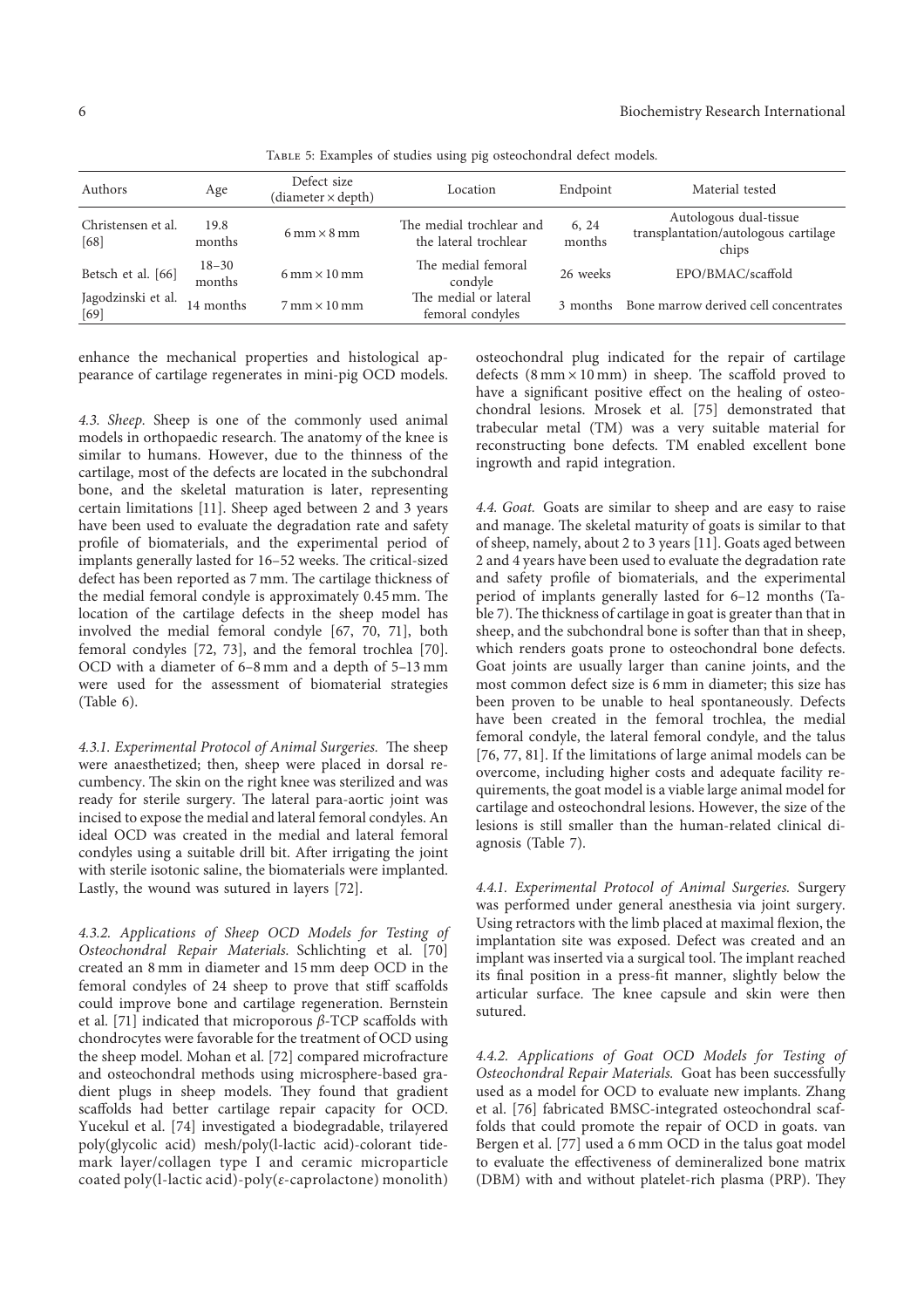| Authors                      | Age              | Defect size<br>(diameter × depth)   | Location                      | Endpoint                   | Material tested                                         |
|------------------------------|------------------|-------------------------------------|-------------------------------|----------------------------|---------------------------------------------------------|
| Schlichting et al.<br>$[70]$ | 2 and 3<br>years | $7.3$ mm $\times$ 10 mm             | The femoral<br>condyles       | 3, 6 months                | Stiff scaffold                                          |
| Bernstein et al.<br>$[71]$   | $2-4$ year       | $7 \text{ mm} \times 25 \text{ mm}$ | The femoral<br>condyles       | 6, 12, 26, and 52<br>weeks | $\beta$ -TCP/chondrocytes                               |
| Mohan et al. [72]            | $>3.5$ years     | $6 \text{ mm} \times 6 \text{ mm}$  | MFCs and LFCs                 | 1 year                     | $PLGA/\beta$ -TCP                                       |
| Yucekul et al.<br>$[74]$     |                  | $8 \text{ mm} \times 10 \text{ mm}$ | The lateral condyles          | 3, 6 and 12<br>months      | $PLLA/ PCL/\beta$ -TCP                                  |
| Mrosek et al. [75]           |                  | $8 \text{ mm} \times 13 \text{ mm}$ | The medial femoral<br>condyle | 16 weeks                   | Trabecular metal with an autologous<br>periosteum graft |

Table 6: Examples of studies using sheep osteochondral defect models.

| TABLE 7: Examples of studies using goat osteochondral defect models. |  |  |  |  |  |
|----------------------------------------------------------------------|--|--|--|--|--|
|----------------------------------------------------------------------|--|--|--|--|--|

| Authors                   | Age/<br>weight    | Defect size<br>$(diameter \times depth)$ | Location                                                 | Endpoint           | Material tested                                           |
|---------------------------|-------------------|------------------------------------------|----------------------------------------------------------|--------------------|-----------------------------------------------------------|
| Zhang et al.<br>[76]      | 12<br>months      | $6 \text{ mm} \times 8 \text{ mm}$       | Knee joint                                               | 12, 24 weeks       | BMSC-integrated osteochondral<br>scaffolds                |
| van Bergen<br>et al. [77] | 4-year-<br>old    | $6 \text{ mm} \times 6 \text{ mm}$       | Knee joint                                               | 24 weeks           | Demineralized bone matrix                                 |
| Kon et al. [78]           | 2-year-<br>old    | $6 \text{ mm} \times 10 \text{ mm}$      | The load-bearing medial<br>femoral condyle               | 24 weeks           | Aragonite-hyaluronate                                     |
| Sun et al. [79]           | $22.5 \text{ kg}$ | $9 \text{ mm} \times 3 \text{ mm}$       | The weight bearing area of the<br>medial femoral condyle | 24 weeks           | Gene enhanced tissue engineering<br>followed mosaicplasty |
| Pei et al. [80]           |                   | $6 \text{ mm} \times 12 \text{ mm}$      | The femoral medial condyle<br>weight-bearing area        | 12 and 24<br>weeks | Tissue-engineered osteochondral<br>graft                  |

found that PRP would further enhance the regenerative capacity of DBM. Kon et al. [78] created critical-sized defects of 6 mm diameter and 10 mm depth in the medial femoral condyle of the knee joint. The defect model was created to test the *in vivo* effect of aragonite-hyaluronate (Ar-HA) scaffolds. They found that the Ar-HA scaffold might induce cartilage and subchondral bone regeneration. Sun et al. [79] evaluated the efficacy of gene enhanced tissue engineering following mosaicplasty in a goat model. They found that gene enhancement could effectively restore a 9 mm diameter OCD in a goat model. Pei et al. [80] used the goat OCD model and implanted a tissue-engineered osteochondral (TEO) graft to investigate its reparative efficacy. Their results showed that this TEO was a promising substitute biomaterial for osteochondral regeneration.

*4.5. Horse.* As horses are robust and long-lived animals, they are suitable models for assessing the repair of superficial cartilage and subchondral bone in chronic injuries in weight-bearing conditions. Similar to humans, the horses suffer from cartilage diseases and have very weak cartilage self-repairing ability [82]. It is reported that the thickness of articular cartilage is 1.75 mm, which is closest to human cartilage thickness (2.35 mm). Cartilage and OCD of 15 to 20 mm can be assessed in horses. In addition, the upright knee joint with large joint size, thick joint cartilage, and fully straightened gait process is closer to the human knee anatomy than the other animal models. The age of skeletal maturity in the horse is  $2-4$  years. The age of horses used ranges from 2 to 6 years. Defects have been created in the

femoral trochlea [83], the medial femoral condyle [84], the lateral trochlear ridge [85], and the medial surface of lateral trochlea of the talus [86]. A 10 mm in diameter and 5 mm–10 mm deep defect has often been created to simulate osteochondral defects. The major disadvantages of equine models include high cost, inconvenient management, and long-term care during and after surgery. High joint load conditions, high prices, and the need for highly specialized facilities limit the use of horse models for researchers (Table 8).

*4.5.1. Experimental Protocol of Animal Surgeries.* Horse was positioned in dorsal recumbence. General anesthesia was maintained and a 5 cm incision made between the middle and medial patellar ligaments. OCD were created using a power-driven drill. Defect site and joints were flushed with saline solution before implantation. Scaffolds were pressfit implanted into each defect. Wounds were sutured in four layers (joint capsule, deep fascia, superficial fascia, and skin) and a stent bandage was applied over the incision [84].

*4.5.2. Applications of Horse OCD Models for Testing of Osteochondral Repair Materials.* Bolanos et al. [84] used a horse model to investigate the effect of decellularized cartilage-derived matrix (CDM) scaffolds with a calcium phosphate (CaP) base for the repair of OCD. Seo et al. [83] evaluated the efficacy of a synovial flap and gelatin/ $\beta$ -tricalcium phosphate (GT) sponge loaded with mesenchymal stem cells (MSCs), bone morphogenetic protein-2 (BMP-2),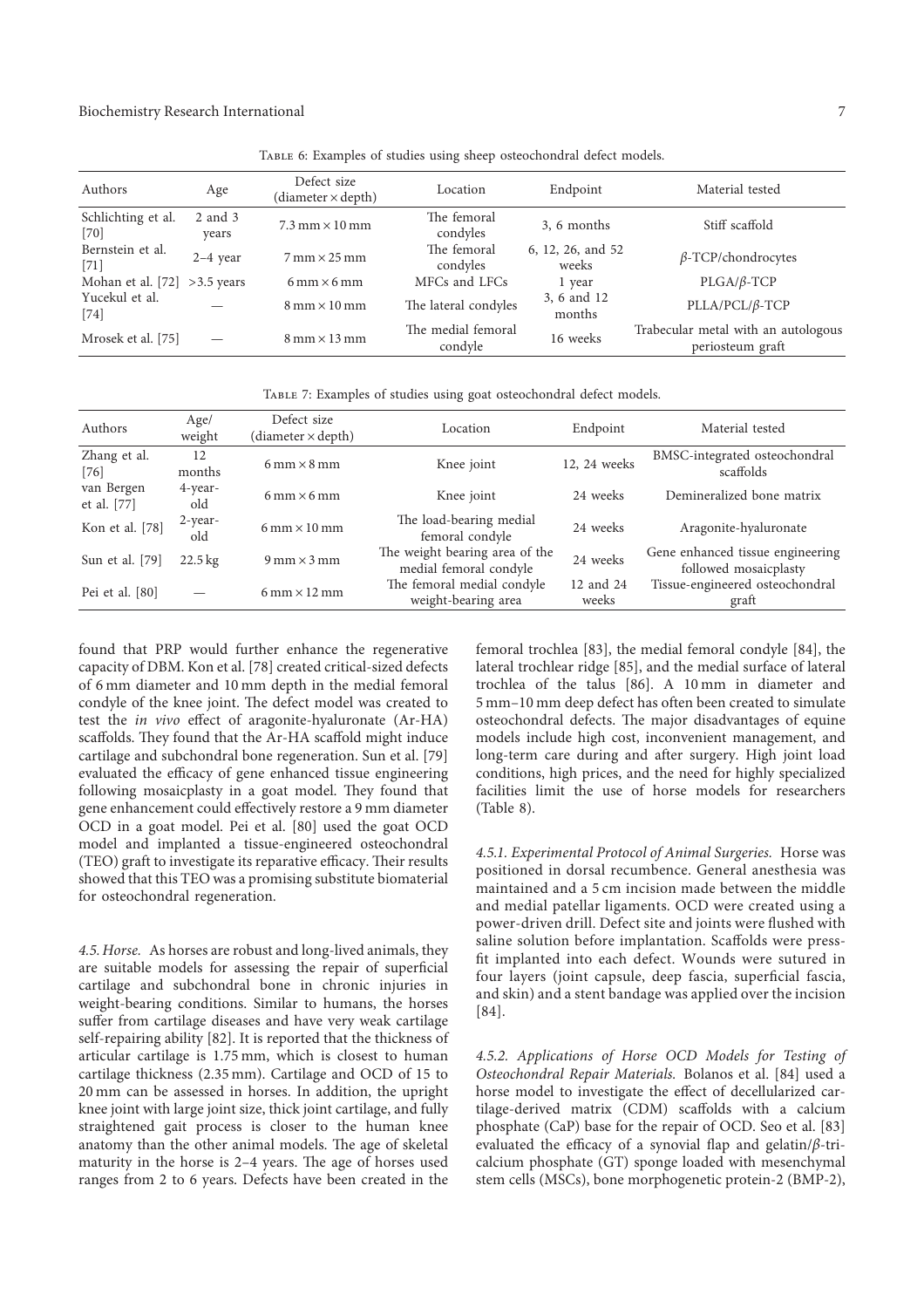Table 8: Examples of studies using horse osteochondral defect models.

| Authors                      | Age                    | Defect size<br>$(diameter \times depth)$ | Location                                               | Endpoint                | Material tested                     |
|------------------------------|------------------------|------------------------------------------|--------------------------------------------------------|-------------------------|-------------------------------------|
| Seo et al. [83]              | $3.6 \pm 2.3$<br>years | $10 \text{ mm} \times 5 \text{ mm}$      | The medial condyle                                     | 6 months                | GT/MSCs/BMP-2/PRP<br>implantation   |
| Bolanos et al. [84]          | 6 years                | $11 \text{ mm} \times 10 \text{ mm}$     | The middle aspect of medial<br>femoral trochlear ridge | 6 months                | CDM/CaP                             |
| McCarrel et al. [85]         | $2-5$ years            | $10 \text{ mm} \times 10 \text{ mm}$     | The lateral trochlear ridge                            | 4, 12, and 24<br>months | Biphasic cartilage repair<br>device |
| Maninchedda et al.<br>$[86]$ | 3 years                | $10 \text{ mm} \times 5 \text{ mm}$      | The medial surface of lateral<br>trochlea of talus     | 6 months                | Type II collagen                    |

TABLE 9: Examples of studies using monkey cartilage or osteochondral defect models.

| Authors                     | Age                | Defect size<br>(diameter $\times$ depth) | Location                                      | Endpoint | Treatment                                                        |
|-----------------------------|--------------------|------------------------------------------|-----------------------------------------------|----------|------------------------------------------------------------------|
| Buckwalter et al.<br>$[90]$ |                    | $3.2$ mm $\times$ 4 mm                   | The patella and the medial<br>femoral condyle | 8 weeks  | Intermittent passive motion (IPM) or<br>cast-immobilization (CI) |
| Ma et al. [91]              | $3-5$ years<br>old | $3.2$ mm $\times$ 2 mm                   | Knee joints                                   | 24 weeks | MSC-loaded ADM scaffold                                          |
| Jiang et al. [92]           | $3-5$ years<br>old | $3 \text{ mm} \times 2 \text{ mm}$       | The surface of distal<br>femurs               | 24 weeks | Autologous selected chondrogenic clonal<br><b>MSCs</b>           |

and platelet-rich plasma (PRP) for repairing of OCD in horses. The results showed that the GT/MSCs/BMP-2/PRP implantation promoted osteochondral regeneration in the equine model. McCarrel et al. [85] used a 10 mm in diameter and 10 mm deep equine model to test a biphasic cartilage repair device (CRD) for feasibility of arthroscopic implantation and long-term repair of OCD. Maninchedda et al. [86] established a 10 mm in diameter and 5 mm deep OCD model in 3-year-old horses, and the defect was filled with chitosan-GP. After 180 days, they found that the implanted chitosan-GP did not cause any important inflammatory reaction and allowed cell growth.

#### 5. Nonhuman Primate Model

Most animal models differ in biomechanical functions and/ or physiological responses from human, limiting the ability to extrapolate data to clinical practice. The nonhuman primate (NHP) models overcomes many of these limitations, as they have similar genetic, physiological, and behavioral characteristics to humans and can highly mimic human health issues [87, 88]. Some reports have used NHP to study cartilage regeneration. Kagimoto et al. used a monkey model to assess the safety and efficacy of the xenotransplantation of human cartilage progenitor cells. They found that autologous transplantation of cartilage progenitor cells may be effective in repairing elastic cartilage [89]. Buckwalter et al. used skeletally mature cynomolgus monkeys to create 3.2 mm in diameter and 4.0 mm deep osteochondral defects of the articular surfaces of the patella (PA) and the medial femoral condyle (FC) in both knees and then treated them with intermittent passive motion (IPM) or cast-immobilization (CI). However, they found that repair of acute osteochondral damage in primates failed to restore normal articular surfaces within eight weeks [90]. Ma et al.

suggested that the chondrogenic clonal MSC-loaded monkey acellular dermal matrix (MSC-ADM) scaffold can improve cartilage damage in cynomolgus monkey models and can be used to repair similar human cartilage defects [91]. Jiang et al. made 3 mm in diameter and 2 mm deep cartilage defects on the distal femurs surface of cynomolgus monkeys and treated them with autologous selected chondrogenic clonal MSCs (sC-MSCs). They found that sC-MSCs can effectively improve the healing of cartilage damage in monkey OA induced by collagenase [92] (Table 9). Despite having big similarity to humans, NHP have been seldom utilized in cartilage regeneration research, due to scarcity, high costs, ethical consideration, and high profile in animal welfare and also because these are often unable to provide additional information beyond the aforementioned large animal models.

## 6. Selecting an Appropriate Animal Model Based on Multiple Factors

The selection of animal models is critical to promote translational research to the clinical application of biomaterials. Generally, small animal models including rats and rabbits are beneficial for early-phase testing, such as testing degradation, biocompatibility, and interaction of implanted biomaterials with host tissues. Because they are economical and easy to handle and have short time for healing (usually 12 weeks for rabbits) [19], large animals are more suitable for late-phase translational research because their articular cartilage structure is much similar to the mechanical load on humans [93, 94]. However, large animal study is often limited by high costs, long duration (at least 24 weeks), or even ethics. For example, it is difficult to obtain ethical permission to use dogs in some countries or districts pertaining to their companion animal status. Multiple factors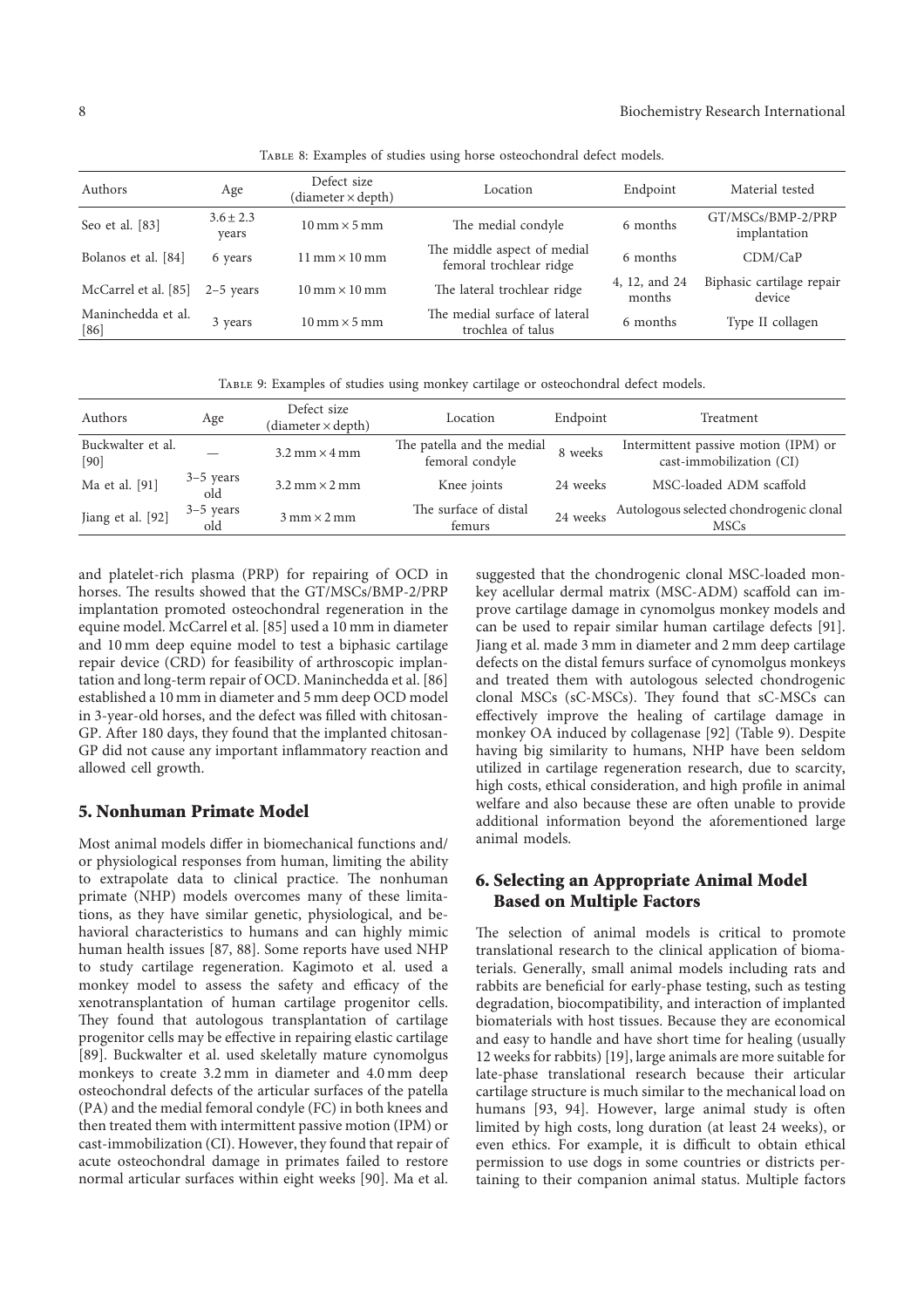should be considered for selecting the appropriate animal models to achieve specific study objectives, such as the size and location of the defect, age, study duration, and surgical considerations. Besides scientific evaluation, the choice is also influenced by practical aspects such as ethics, costs, and housing.

## 7. Conclusion

In this review, we summarize the benefits and limitations of each species for reproducing specific defects, analyze and compare the similarities between animal models and human clinical situations, and emphasize the factors we need to consider when choosing animals. This review provides an important reference for selecting a suitable animal model(s) for the development of new strategies for osteochondral regeneration.

#### Conflicts of Interest

The authors declare that they have no conflicts of interest.

## Acknowledgments

This work was supported by the National Natural Science Foundation of China (81773964), Sino-Swiss collaborative project from Ministry of Science and Technology (2015DFG32200), the Swiss National Science Foundation under the SSSTC program (156362), "3D-OCT" of AO-Research Institute, and Shenzhen Double Chain Project for Innovation and Development Industry supported by Bureau of Industry and Information Technology of Shenzhen (201908141541).

#### References

- [1] C. Deng, J. Chang, and C. Wu, "Bioactive scaffolds for osteochondral regeneration," *Journal of Orthopaedic Translation*, vol. 17, pp. 15–25, 2019.
- [2] W. Yuk-wai Lee and B. Wang, "Cartilage repair by mesenchymal stem cells: clinical trial update and perspectives," *Journal of Orthopaedic Translation*, vol. 9, pp. 76–88, 2017.
- [3] T. Vos, A. D. Flaxman, M. Naghavi, and R. Lozano, "Years lived with disability (YLDs) for 1160 sequelae of 289 diseases and injuries 1990–2010: a systematic analysis for the global burden of disease study 2010," *Lancet*, vol. 380, no. 9859, pp. 2163–2196, 2012.
- [4] D. Pereira, B. Peleteiro, J. Araújo, J. Branco, R. A. Santos, and E. Ramos, "The effect of osteoarthritis definition on prevalence and incidence estimates: a systematic review," *Osteoarthritis and Cartilage*, vol. 19, no. 11, pp. 1270–1285, 2011.
- [5] C. Deng, H. Zhu, J. Li et al., "Bioactive scaffolds for regeneration of cartilage and subchondral bone interface," Thera*nostics*, vol. 8, no. 7, pp. 1940–1955, 2018.
- [6] D. J. Huey, J. C. Hu, and K. A. Athanasiou, "Unlike bone, cartilage regeneration remains elusive," *Science*, vol. 338, no. 6109, pp. 917–921, 2012.
- [7] S. P. Nukavarapu and D. L. Dorcemus, "Osteochondral tissue engineering: current strategies and challenges," *Biotechnology Advances*, vol. 31, no. 5, pp. 706–721, 2013.
- [8] R. A. Magnussen, W. R. Dunn, J. L. Carey, and K. P. Spindler, "Treatment of focal articular cartilage defects in the knee: a

systematic review," *Clinical Orthopaedics and Related Research*, vol. 466, no. 4, pp. 952–962, 2008.

- [9] S.-S. Seo, C.-W. Kim, and D.-W. Jung, "Management of focal chondral lesion in the knee joint," *Knee Surgery & Related Research*, vol. 23, no. 4, pp. 185–196, 2011.
- [10] J. H. Guettler, C. K. Demetropoulos, K. H. Yang, and K. A. Jurist, "Osteochondral deflects in the human knee-—in%uence of defect size on cartilage rim stress and load redistribution to surrounding cartilage," *The American Journal of Sports Medicine*, vol. 32, no. 6, pp. 1451–1458, 2004.
- [11] B. J. Ahern, J. Parvizi, R. Boston, and T. P. Schaer, "Preclinical animal models in single site cartilage defect testing: a systematic review," *Osteoarthritis and Cartilage*, vol. 17, no. 6, pp. 705–713, 2009.
- [12] Y. Li, S.-K. Chen, L. Li, L. Qin, X.-L. Wang, and Y.-X. Lai, "Bone defect animal models for testing efficacy of bone substitute biomaterials," *Journal of Orthopaedic Translation*, vol. 3, no. 3, pp. 95–104, 2015.
- [13] A. da Silva Morais, J. M. Oliveira, and R. L. Reis, "Small animal models," *Osteochondral Tissue Engineering*, vol. 1059, pp. 423–439, 2018.
- [14] I. R. Dias, C. A. Viegas, and P. P. Carvalho, "Large animal models for osteochondral regeneration," *Osteochondral Tissue Engineering*, vol. 1059, pp. 441–501, 2018.
- [15] M. Rudert, "Histological evaluation of osteochondral defects: consideration of animal models with emphasis on the rabbit, experimental setup, follow-up and applied methods," *Cells Tissues Organs*, vol. 171, no. 4, pp. 229–240, 2002.
- [16] R. J. Colman, M. A. Lane, N. Binkley, F. H. Wegner, and J. W. Kemnitz, "Skeletal effects of aging in male rhesus monkeys," *Bone*, vol. 24, no. 1, pp. 17–23, 1999.
- [17] J. Malda, J. C. de Grauw, K. E. M. Benders et al., "Of mice, men and elephants: the relation between articular cartilage thickness and body mass," *PLoS One*, vol. 8, no. 2, 2013.
- [18] C. J. Moran, A. Ramesh, P. A. Brama, J. M. O'Byrne, F. J. O'Brien, and T. J. Levingstone, "The benefits and limitations of animal models for translational research in cartilage repair," *Journal of Experimental Orthopaedics*, vol. 3, no. 1, p. 1, 2016.
- [19] J. L. Cook, C. T. Hung, K. Kuroki et al., "Animal models of cartilage repair," *Bone & Joint Research*, vol. 3, no. 4, pp. 89–94, 2014.
- [20] H. Katagiri, L. F. Mendes, and F. P. Luyten, "Definition of a critical size osteochondral knee defect and its negative effect on the surrounding articular cartilage in the rat," *Osteoarthritis and Cartilage*, vol. 25, no. 9, pp. 1531–1540, 2017.
- [21] Y.-B. Park, C.-W. Ha, J.-A. Kim et al., "Effect of transplanting various concentrations of a composite of human umbilical cord blood-derived mesenchymal stem cells and hyaluronic acid hydrogel on articular cartilage repair in a rabbit model," *PLoS One*, vol. 11, no. 11, Article ID e0165446, 2016.
- [22] Y. Du, H. Liu, Q. Yang et al., "Selective laser sintering scaffold with hierarchical architecture and gradient composition for osteochondral repair in rabbits," *Biomaterials*, vol. 137, pp. 37–48, 2017.
- [23] T. Chen, J. Bai, J. Tian, P. Huang, H. Zheng, and J. Wang, "A single integrated osteochondral in situ composite scaffold with a multi-layered functional structure," *Colloids and Surfaces B: Biointerfaces*, vol. 167, pp. 354–363, 2018.
- [24] D. Kazemi, K. Shams Asenjan, N. Dehdilani, and H. Parsa, "Canine articular cartilage regeneration using mesenchymal stem cells seeded on platelet rich #brin," *Bone & Joint Research*, vol. 6, no. 2, pp. 98–107, 2017.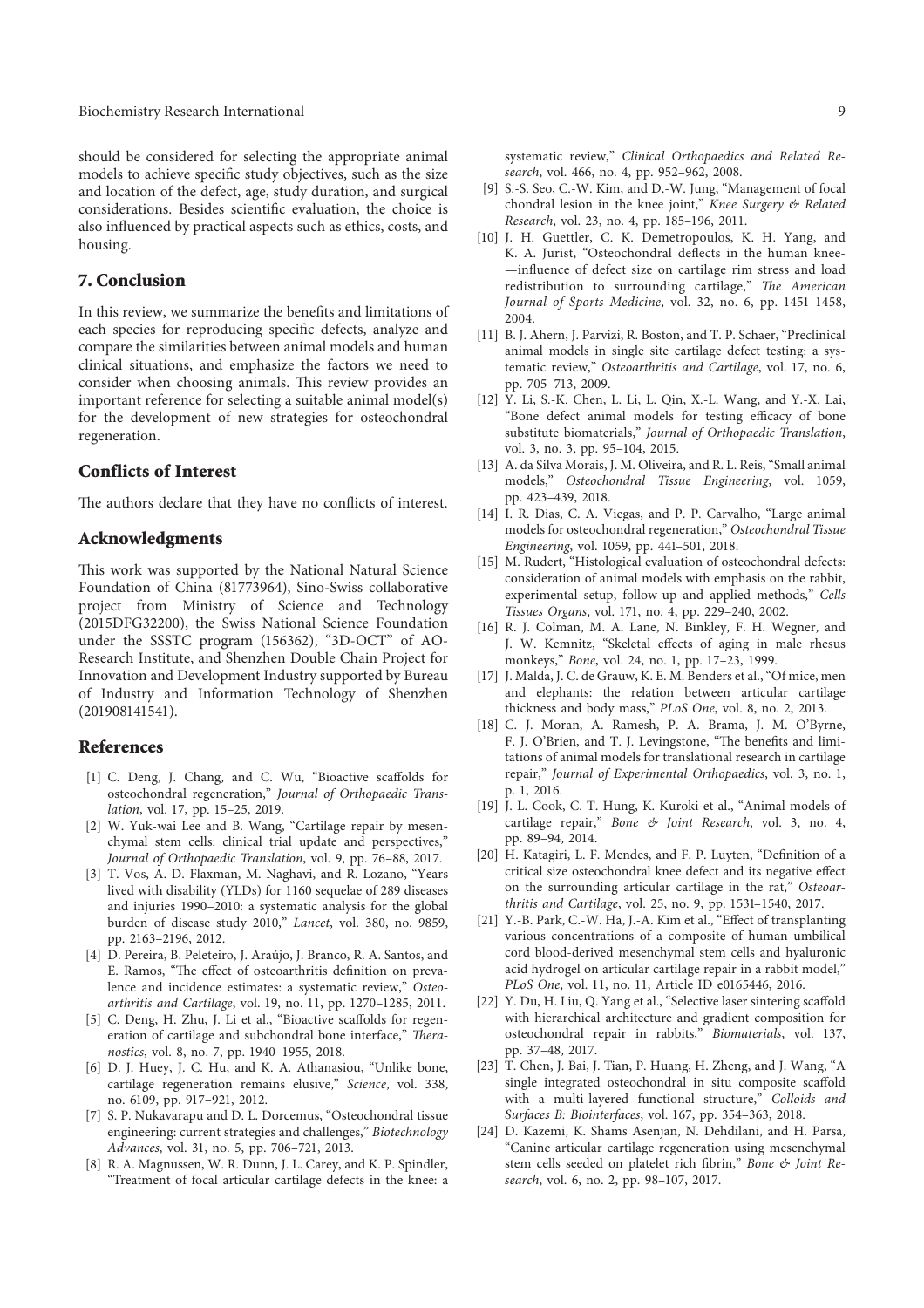- [25] T. Gotterbarm, S. J. Breusch, U. Schneider, and M. Jung, "The minipig model for experimental chondral and osteochondral defect repair in tissue engineering: retrospective analysis of 180 defects," *Laboratory Animals*, vol. 42, no. 1, pp. 71–82, 2008.
- [26] T. J. Levingstone, A. Ramesh, R. T. Brady et al., "Cell-free multi-layered collagen-based scaffolds demonstrate layer specific regeneration of functional osteochondral tissue in caprine joints," *Biomaterials*, vol. 87, pp. 69–81, 2016.
- [27] D. W. Jackson, P. A. Lalor, H. M. Aberman, and T. M. Simon, "Spontaneous repair of full-thickness defects of articular cartilage in a goat model—a preliminary study," The Journal of *Bone and Joint Surgery-American Volume*, vol. 83, no. 1, pp. 53–64, 2001.
- [28] A. J. Nixon, E. Rickey, T. J. Butler, M. S. Scimeca, N. Moran, and G. L. Matthews, "A chondrocyte infiltrated collagen type I/III membrane (MACI®implant) improves cartilage healing in the equine patellofemoral joint model," *Osteoarthritis and Cartilage*, vol. 23, no. 4, pp. 648–660, 2015.
- [29] C. W. McIlwraith, L. A. Fortier, D. D. Frisbie, and A. J. Nixon, "Equine models of articular cartilage repair," *Cartilage*, vol. 2, no. 4, pp. 317–326, 2011.
- [30] E. Salonius, L. Rieppo, M. J. Nissi et al., "Critical-sized cartilage defects in the equine carpus," *Connective Tissue Research*, vol. 60, no. 2, pp. 95–106, 2019.
- [31] C. R. Chu, M. Szczodry, and S. Bruno, "Animal models for cartilage regeneration and repair," *Tissue Engineering Part B Reviews*, vol. 16, no. 1, pp. 105–115, 2010.
- [32] C. A. Vilela, C. Correia, J. M. Oliveira, R. A. Sousa, J. Espregueira-Mendes, and R. L. Reis, "Cartilage repair using hydrogels: a critical review of in vivo experimental designs, *ACS Biomaterials Science & Engineering*, vol. 1, no. 9, pp. 726–739, 2015.
- [33] A. M. McCoy, "Animal models of osteoarthritis: comparisons and key considerations," *Veterinary Pathology*, vol. 52, no. 5, pp. 803–818, 2015.
- [34] R. X. Fan, H. Gong, R. Zhang, J. Z. Gao, Z. B. Jia, and Y. J. Hu, "Quantification of age-related tissue-level failure strains of rat femoral cortical bones using an approach combining macrocompressive test and micro#nite element analysis," *Journal of Biomechanical Engineering-Transactions of the Asme*, vol. 138, no. 4, 2016.
- [35] J.-M. Lee and G.-I. Im, "SOX trio-co-transduced adipose stem cells in fibrin gel to enhance cartilage repair and delay the progression of osteoarthritis in the rat," *Biomaterials*, vol. 33, no. 7, pp. 2016–2024, 2012.
- [36] M. S. Muttigi, B. J. Kim, B. Choi et al., "Matrilin-3 codelivery with adipose-derived mesenchymal stem cells promotes articular cartilage regeneration in a rat osteochondral defect model," *Journal of Tissue Engineering and Regenerative Medicine*, vol. 12, no. 3, pp. 667–675, 2018.
- [37] E. E. Mahmoud, N. Kamei, R. Shimizu et al., "Therapeutic potential of multilineage-differentiating stress-enduring cells for osteochondral repair in a rat model," *Stem Cells International*, vol. 2017, Article ID 8154569, 8 pages, 2017.
- [38] R. L. Dahlin, L. A. Kinard, J. Lam et al., "Articular chondrocytes and mesenchymal stem cells seeded on biodegradable scaffolds for the repair of cartilage in a rat osteochondral defect model," *Biomaterials*, vol. 35, no. 26, pp. 7460–7469, 2014.
- [39] H. Li, Q. Zheng, Y. Xiao, J. Feng, Z. Shi, and Z. Pan, "Rat cartilage repair using nanophase PLGA/HA composite and mesenchymal stem cells," *Journal of Bioactive and Compatible Polymers*, vol. 24, no. 1, pp. 83–99, 2009.
- [40] K.-S. Park, B.-J. Kim, E. Lih et al., "Versatile effects of magnesium hydroxide nanoparticles in PLGA scaffold-mediated chondrogenesis," *Acta Biomaterialia*, vol. 73, pp. 204–216, 2018.
- [41] X. Wang, J. D. Mabrey, and C. M. Agrawal, "An interspecies comparison of bone fracture properties," *Bio-Medical Materials and Engineering*, vol. 8, no. 1, pp. 1–9, 1998.
- [42] J. Liao, Y. Qu, B. Chu, X. Zhang, and Z. Qian, "Biodegradable CSMA/PECA/graphene porous hybrid scaffold for cartilage tissue engineering," Scientific Reports, vol. 5, no. 1, p. 9879, 2015.
- [43] C. Bauer, V. Jeyakumar, E. Niculescu-Morzsa, D. Kern, and S. Nehrer, "Hyaluronan thiomer gel/matrix mediated healing of articular cartilage defects in New Zealand white rabbits—a pilot study," *Journal of Experimental Orthopaedics*, vol. 4, no. 1, p. 14, 2017.
- [44] S.-Q. Ruan, L. Yan, J. Deng, W.-L. Huang, and D.-M. Jiang, "Preparation of a biphase composite scaffold and its application in tissue engineering for femoral osteochondral defects in rabbits," *International Orthopaedics*, vol. 41, no. 9, pp. 1899–1908, 2017.
- [45] Q. Meng, X. Hu, H. Huang et al., "Microfracture combined with functional pig peritoneum-derived acellular matrix for cartilage repair in rabbit models," *Acta Biomaterialia*, vol. 53, pp. 279–292, 2017.
- [46] S. Zhang, L. Chen, Y. Jiang et al., "Bi-layer collagen/microporous electrospun nanofiber scaffold improves the osteochondral regeneration," *Acta Biomaterialia*, vol. 9, no. 7, pp. 7236–7247, 2013.
- [47] T. Rasanen and K. Messner, "Regional variations of indentation stiffness and thickness of normal rabbit knee articular cartilage," *Journal of Biomedical Materials Research*, vol. 31, no. 4, pp. 519–524, 1996.
- [48] A. Chevrier, A. S. M. Kouao, G. Picard, M. B. Hurtig, and M. D. Buschmann, "Interspecies comparison of subchondral bone properties important for cartilage repair," *Journal of Orthopaedic Research*, vol. 33, no. 1, pp. 63–70, 2015.
- [49] S. Castañeda, R. Largo, E. Calvo et al., "Bone mineral measurements of subchondral and trabecular bone in healthy and osteoporotic rabbits," *Skeletal Radiology*, vol. 35, no. 1, pp. 34–41, 2006.
- [50] J. Radhakrishnan, A. Manigandan, P. Chinnaswamy, A. Subramanian, and S. Sethuraman, "Gradient nano-engineered in situ forming composite hydrogel for osteochondral regeneration," *Biomaterials*, vol. 162, pp. 82–98, 2018.
- [51] X. Liu, X. Jin, and P. X. Ma, "Nanofibrous hollow microspheres self-assembled from star-shaped polymers as injectable cell carriers for knee repair," *Nature Materials*, vol. 10, no. 5, pp. 398–406, 2011.
- [52] H. Schmal, J. M. Kowal, M. Kassem et al., "Comparison of regenerative tissue quality following matrix-associated cell implantation using amplified chondrocytes compared to synovium-derived stem cells in a rabbit model for cartilage lesions," *Stem Cells International*, vol. 2018, Article ID 4142031, 12 pages, 2018.
- [53] T. J. Levingstone, E. Thompson, A. Matsiko, A. Schepens, J. P. Gleeson, and F. J. O'Brien, "Multi-layered collagen-based scaffolds for osteochondral defect repair in rabbits," Acta *Biomaterialia*, vol. 32, pp. 149–160, 2016.
- [54] M. Ramallal, E. Maneiro, E. Lopez et al., "Xeno-implantation of pig chondrocytes into rabbit to treat localized articular cartilage defects: an animal model," *Wound Repair and Regeneration*, vol. 12, no. 3, pp. 337–345, 2004.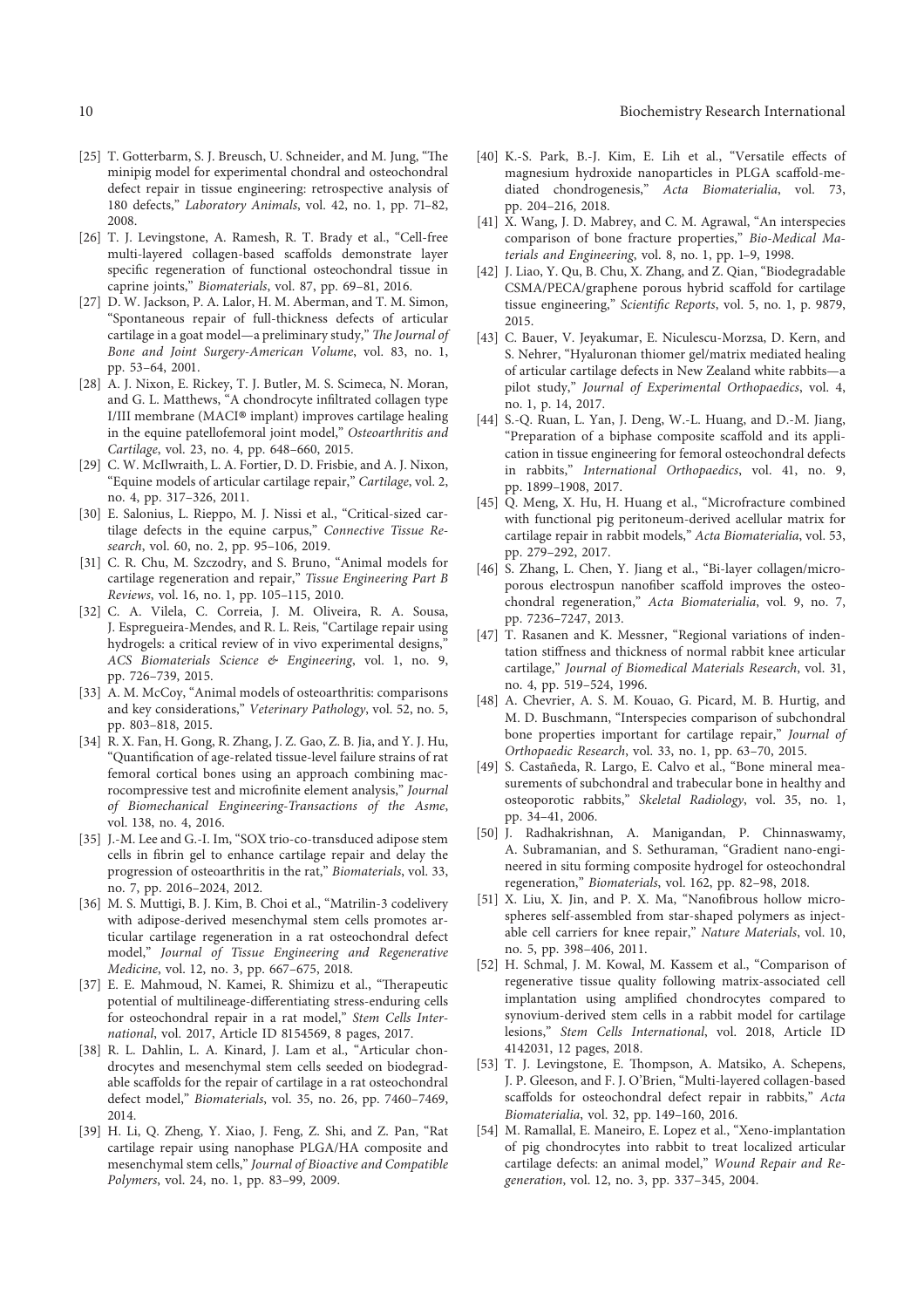- [55] B. Schneider-Wald, A. K. von Thaden, and M. L. R. Schwarz, "Defect models for the regeneration of articular cartilage in large animals," *Der Orthopäde*, vol. 42, no. 4, pp. 242-253, 2013.
- [56] E. B. Hunziker, "Articular cartilage repair: basic science and clinical progress. A review of the current status and prospects," *Osteoarthritis and Cartilage*, vol. 10, no. 6, pp. 432–463, 2002.
- [57] P. S. J. M. Bouwmeester, R. Kuijer, G. N. Homminga, S. K. Bulstra, and R. G. T. Geesink, "A retrospective analysis of two independent prospective cartilage repair studies: autogenous perichondrial grafting versus subchondral drilling 10 years post-surgery," *Journal of Orthopaedic Research*, vol. 20, no. 2, pp. 267–273, 2002.
- [58] D. D. Frisbie, M. W. Cross, and C. W. McIlwraith, "A comparative study of articular cartilage thickness in the stifle of animal species used in human pre-clinical studies compared to articular cartilage thickness in the human knee," *Veterinary and Comparative Orthopaedics and Traumatology*, vol. 19, no. 3, pp. 142–146, 2006.
- [59] Y. M. Lv and Q. S. Yu, "Repair of articular osteochondral defects of the knee joint using a composite lamellar scaffold," *Bone & Joint Research*, vol. 4, no. 4, pp. 56–64, 2015.
- [60] E. C. McCarty, R. R. Fader, J. J. Mitchell, R. E. Glenn, H. G. Potter, and K. P. Spindler, "Fresh osteochondral allograft versus autograft: twelve-month results in isolated canine knee defects," *The American Journal of Sports Medicine*, vol. 44, no. 9, pp. 2354–2365, 2016.
- [61] S. L. Salkeld, L. P. Patron, J. C. Lien, S. D. Cook, and D. G. Jones, "Biological and functional evaluation of a novel pyrolytic carbon implant for the treatment of focal osteochondral defects in the medial femoral condyle: assessment in a canine model," *Journal of Orthopaedic Surgery and Research*, vol. 11, no. 1, p. 155, 2016.
- [62] K. Yamazoe, H. Mishima, K. Torigoe et al., "Effects of atelocollagen gel containing bone marrow-derived stromal cells on repair of osteochondral defect in a dog," *Journal of Veterinary Medical Science*, vol. 69, no. 8, pp. 835–839, 2007.
- [63] L. V. Sondergaard, F. Dagnaes-Hansen, and M. S. Herskin, assessment in porcine biomedical research—suggestion for an operational tool," *Research in Veterinary Science*, vol. 91, no. 3, pp. e1–e9, 2011.
- [64] F. J. van der Staay, B. Pouzet, M. Mahieu, R. E. Nordquist, and T. Schuurman, "The d-amphetamine-treated Gottingen miniature pig: an animal model for assessing behavioral effects of antipsychotics," *Psychopharmacology*, vol. 206, no. 4, pp. 715–729, 2009.
- [65] M. B. Fisher, N. S. Belkin, A. H. Milby et al., "Cartilage repair and subchondral bone remodeling in response to focal lesions in a mini-pig model: implications for tissue engineering," *Tissue Engineering Part A*, vol. 21, no. 3-4, pp. 850–860, 2015.
- [66] M. Betsch, S. Thelen, L. Santak et al., "The role of erythropoietin and bone marrow concentrate in the treatment of osteochondral defects in mini-pigs," *PLoS One*, vol. 9, no. 3, Article ID e92766, 2014.
- [67] S. Pilichi, S. Rocca, R. R. Pool et al., "Treatment with embryonic stem-like cells into osteochondral defects in sheep femoral condyles," *BMC Veterinary Research*, vol. 10, no. 1, p. 301, 2014.
- [68] B. B. Christensen, C. B. Foldager, M. L. Olesen, K. C. Hede, and M. Lind, "Implantation of autologous cartilage chips improves cartilage repair tissue quality in osteochondral defects: a study in gottingen minipigs," The American Journal *of Sports Medicine*, vol. 44, no. 6, pp. 1597–1604, 2016.
- [69] M. Jagodzinski, C. Liu, D. Guenther et al., "Bone marrowderived cell concentrates have limited effects on osteochondral reconstructions in the mini pig," *Tissue Engineering Part C: Methods*, vol. 20, no. 3, pp. 215–226, 2014.
- [70] K. Schlichting, H. Schell, R. U. Kleemann et al., "Influence of scaffold stiffness on subchondral bone and subsequent cartilage regeneration in an ovine model of osteochondral defect healing," *The American Journal of Sports Medicine*, vol. 36, no. 12, pp. 2379–2391, 2008.
- [71] A. Bernstein, P. Niemeyer, G. Salzmann et al., "Microporous calcium phosphate ceramics as tissue engineering scaffolds for the repair of osteochondral defects: histological results," *Acta Biomaterialia*, vol. 9, no. 7, pp. 7490–7505, 2013.
- [72] N. Mohan, V. Gupta, B. P. Sridharan et al., "Microspherebased gradient implants for osteochondral regeneration: a long-term study in sheep," *Regenerative Medicine*, vol. 10, no. 6, pp. 709–728, 2015.
- [73] M. Caminal, D. Peris, C. Fonseca et al., "Cartilage resurfacing potential of PLGA scaffolds loaded with autologous cells from cartilage, fat, and bone marrow in an ovine model of osteochondral focal defect," *Cytotechnology*, vol. 68, no. 4, pp. 907–919, 2016.
- [74] A. Yucekul, D. Ozdil, N. H. Kutlu, E. Erdemli, H. M. Aydin, and M. N. Doral, "Tri-layered composite plug for the repair of osteochondral defects: in vivo study in sheep," *Journal of Tissue Engineering*, vol. 8, 2017.
- [75] E. H. Mrosek, H.-W. Chung, J. S. Fitzsimmons, S. W. O'Driscoll, G. G. Reinholz, and J. C. Schagemann, "Porous tantalum biocomposites for osteochondral defect repair: a follow-up study in a sheep model," *Bone & Joint Research*, vol. 5, no. 9, pp. 403–411, 2016.
- [76] T. Zhang, H. Zhang, L. Zhang et al., "Biomimetic design and fabrication of multilayered osteochondral scaffolds by lowtemperature deposition manufacturing and thermal-induced phase-separation techniques," *Biofabrication*, vol. 9, no. 2, Article ID 025021, 2017.
- [77] C. J. A. van Bergen, G. M. M. J. Kerkhoffs, M. Özdemir et al., "Demineralized bone matrix and platelet-rich plasma do not improve healing of osteochondral defects of the talus: an experimental goat study," *Osteoarthritis and Cartilage*, vol. 21, no. 11, pp. 1746–1754, 2013.
- [78] E. Kon, G. Filardo, J. Shani et al., "Osteochondral regeneration with a novel aragonite-hyaluronate biphasic scaffold: up to 12month follow-up study in a goat model," *Journal of Orthopaedic Surgery and Research*, vol. 10, no. 1, p. 81, 2015.
- [79] J. Sun, X.-K. Hou, and Y.-X. Zheng, "Restore a 9 mm diameter osteochondral defect with gene enhanced tissue engineering followed mosaicplasty in a goat model," *Acta Orthopaedica et Traumatologica Turcica*, vol. 50, no. 4, pp. 464–469, 2016.
- [80] Y. Pei, J.-J. Fan, X.-Q. Zhang, Z.-Y. Zhang, and M. Yu, "Repairing the osteochondral defect in goat with the tissueengineered osteochondral graft preconstructed in a doublechamber stirring bioreactor," *BioMed Research International*, vol. 2014, Article ID 219203, 11 pages, 2014.
- [81] A. He, L. Liu, X. Luo et al., "Repair of osteochondral defects with in vitro engineered cartilage based on autologous bone marrow stromal cells in a swine model," Scientific Reports, vol. 7, no. 1, p. 40489, 2017.
- [82] T. G. Koch and D. H. Betts, "Stem cell therapy for joint problems using the horse as a clinically relevant animal model," *Expert Opinion on Biological Therapy*, vol. 7, no. 11, pp. 1621–1626, 2007.
- [83] J.-P. Seo, Y. Kambayashi, M. Itho et al., "Effects of a synovial flap and gelatin/beta-tricalcium phosphate sponges loaded